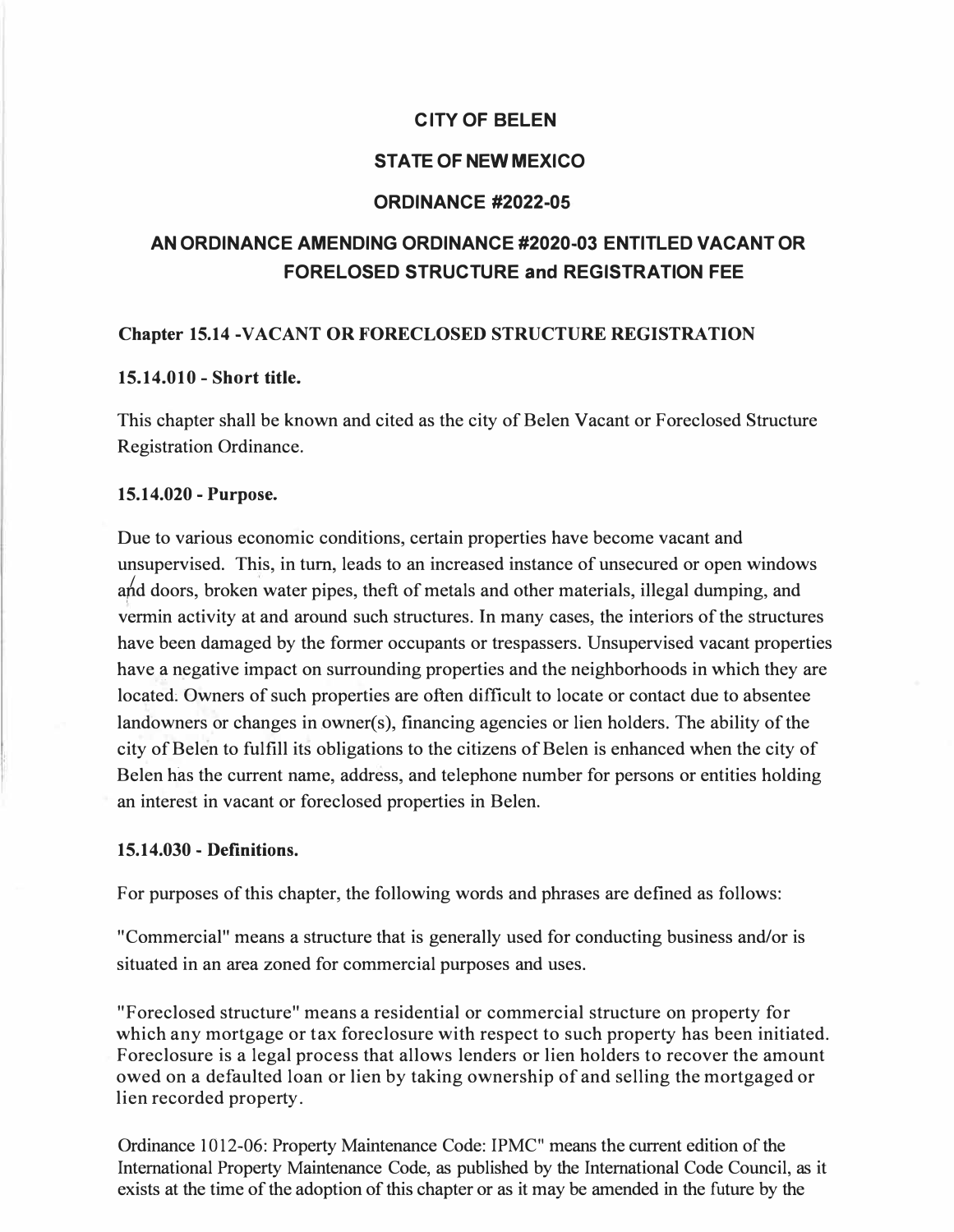International Code Council.

"Ordinance 2012-2" means appendix A, rate and fee table.

"Owner" means any owner by way of a fee interest, any lien interest claimant, any holder of an ownership interest by order of a court of competent jurisdiction or any mortgage property servicing group being compensated to manage the property, any real estate management person or entity being compensated to manage the property or any current claimant in litigation over the property.

"Planning and zoning" means the department or division of the city of Belen charged with matters pertaining to planning and zoning for the city of Belen. The code enforcement officer shall include in the file, pertaining to any property, a written record of any information received from any source pertaining to the history, problems, status or impact on the community of Belen of the status of any property.

"Property" means any real property that is covered by the provisions of this chapter.

"Residential" means a structure that is generally used to live in and is situated in an area zoned for residential purposes and uses.

"Vacant" means 1) not legally occupied or used for the structure's intended purpose(s); or 2) by reason of its condition is open to the elements and/or in a state that there is little or no control over unauthorized entry for a period in excess of (6) months. A structure may be identified as vacant, under the provisions of this chapter, through any routine inspection by a planning and zoning official, code enforcement personnel, or by notification by any individual or entity.

#### 15.14.040 - Vacant or foreclosed structure registration.

- A. The current owner of a "vacant," or foreclosed structure, shall register the property containing that structure, provide the information required herein below in subsection B. and pay the filing registration fee prescribed in section 15.14.040. E of this chapter. Failure to take any of these steps shall empower the city of Belen to record a lien as to the property and to foreclose any such lien in accordance with provisions applicable to such liens. The city of Belen shall not be required to provide any notice prior to the filing of such a lien.
- B. The property shall be registered in accordance with the provisions of this chapter by completing and filing a form provided by the city of Belen Planning and Zoning Department which shall include the following information:
	- 1. A description of the premises including either a street address or a legal description.
	- 2. The names and addresses of any and all owners known to the party completing the form.
	- 3. The names and address of any lien interest holders, known to the party completing the form, including but not limited to the property manager's information.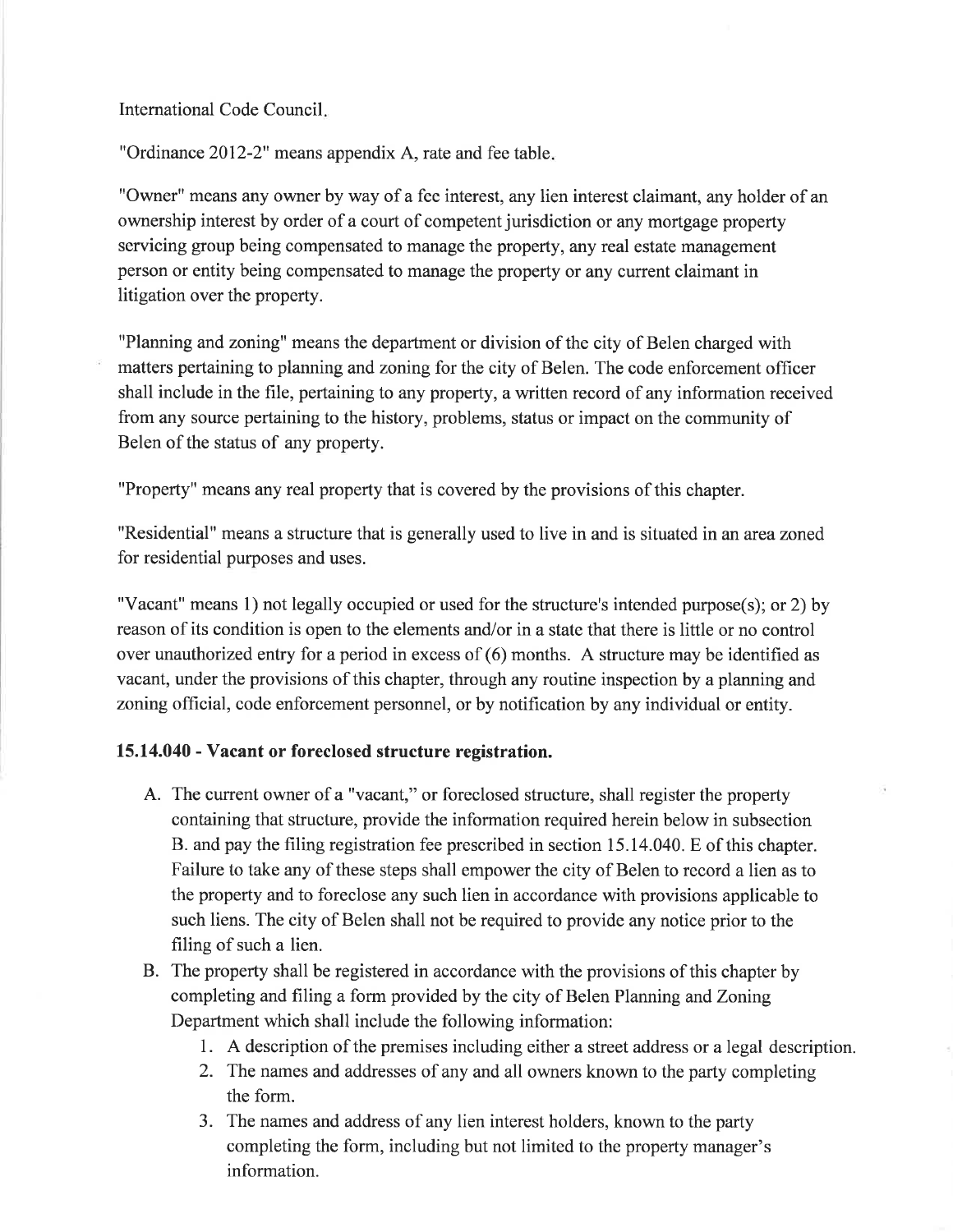- 4. A telephone number for the individual completing the form, or, in the case of an entity, the name of a local contact person or property manager and a telephone number for that local contact person or property manager.
- 5. The applicable filing fee as provided in section 15.14.040. F. of this chapter. An equivalent fee shall be due and payable on each year of the anniversary of the initial filing for such period as the property's status is vacant or foreclosed.
- 6. If the building is expected to be demolished, a demolition plan stating the proposed time frame for demolition and if an assessment or consideration has been made that the building or structure is of historical or cultural significance.
- 7. If the building is to be returned to appropriate occupancy or use, a detailed rehabilitation plan shall not exceed three hundred sixty-five (365) days, unless the code enforcement officer grants an extension upon the filing of a request by the party registering the property detailing the facts justifying the extension. Any repairs, improvements or alterations to the property must comply with any applicable zoning, housing, historic preservation or building codes and must be secured in accordance with chapter 15.10. Code enforcement personnel will conduct an inspection of progress towards the rehabilitation plan every 3 months until the rehabilitation is complete. Failure to complete the rehabilitation plan within three hundred sixty-five days (365), plus any extensions granted, will result in a penalty as provided by Ordinance 2012-02: Appendix A: Rate and Fee Table which penalty shall be retroactively applied to the date when the City received the initial registration for the vacant or foreclosed building.
- C. The filing party shall comply with all applicable laws and codes as per Chapter 15.10. Ordinance 2012-06 (Property Maintenance Code: IPMC), current building codes, fire codes, sanitary codes and local ordinances and regulations concerning safety and maintenance. The owner shall notify the code enforcement personnel of any changes in information supplied as part of the vacant or foreclosed structure registration within thirty (30) days of any such change. If the plan or timetable for the vacant foreclosed structure is revised in any way, the revisions must be submitted in writing to and approved by the code enforcement personnel involved and/or their designees.
- D. Failure of the owner to maintain the property, as set forth in B. and C. above, that requires the city of Belen to take any remedial action shall be grounds for revocation of the approved plan and shall be subject to any applicable penalties and foreclosure of lien provided for under this chapter. At the time of any change in ownership, the new owners shall file a new registration within thirty (30) days of transfer of any ownership in the property. The owner must notify any new property owners of the rehabilitation plan in place and include completion of the rehabilitation plan as a condition of the purchase of the property. The new owners shall comply with any existing approved plan until any revised plan meets the approval of code enforcement personnel and/or their designee.
- E. Fees. The amount of any fees due under the provisions of this chapter shall be as provided by Ordinance 2012-02 (Appendix A, Rate and Fee Table) which may be modified from time to time.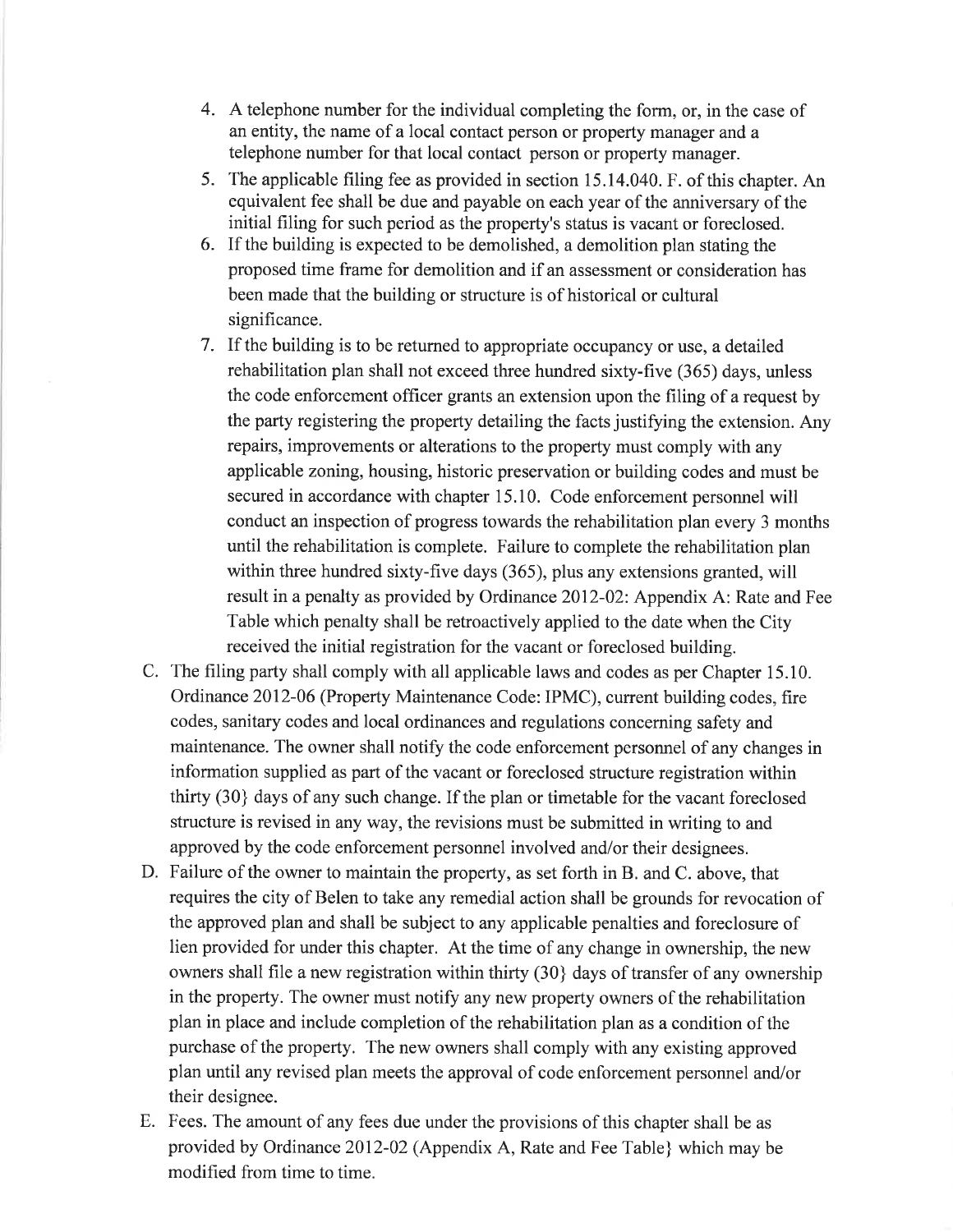- 1. Any fees which are required or due pursuant to the provisions of this chapter shall be paid at the time of filing of the registration document provided by the city of Belen Planning and Zoning Department.
- 2. Failure to file the registration statement or pay applicable fees shall empower the city of Belen to file a lien on the property in the amount due pursuant to this chapter.
- 3. The city of Belen shall be further empowered to foreclose any property subject to a lien under this chapter.
- 4. The city of Belen shall be entitled to release any lien it holds upon payment of good and valuable consideration, in the full amount of the lien, whether such amount is paid by the owner(s) or any other individual or entity.
- 5. Any fees due shall be paid in full prior to the issuance of any building permits, except in the case of a demolition permit.
- 6. If a delinquent fee is not paid at the time of the transfer of the property, such failure shall in no way impair the legality and enforcement of the fee and associated lien filing.
- 7. A vacant unit within a multi-unit structure shall be subject to fees for the square footage of the vacant unit only.
- F. Expenses. The owner of a vacant or foreclosed structure will be billed by the City of Belen for any and all reasonable costs incurred by the City for emergency response, boarding and securing, or otherwise mitigating public safety concerns created by the vacant or foreclosed structure. Failure by the owner to pay for billed expenses associated with their vacant or foreclosed structure within ninety (90) days of the date of billing shall empower the City to record a lien as to the property and to foreclose any such lien in accordance with provision applicable to such liens. The City is no required to provide any notice prior to filing of such a lien.

## 15.14.050 - Inspections.

- A. The Department of fire, emergency, code enforcement and planning and zoning shall be authorized, under the provisions of this chapter, to inspect any premises in the city for the purpose of enforcing and assuring compliance with the provisions of this chapter subject to the following procedural requirements.
	- 1. Upon the request of the enforcement officer, an owner may voluntarily provide access to the city of Belen officials to all interior portions of any property in order to access compliance.
	- 2. Any owner at the time of such request shall be advised of the owner's right to deny access and request procurement by the city of Belen of a search warrant.
	- 3. Should any owner refuse such access, the code enforcement officer shall procure a warrant from a court of competent jurisdiction to grant search warrants.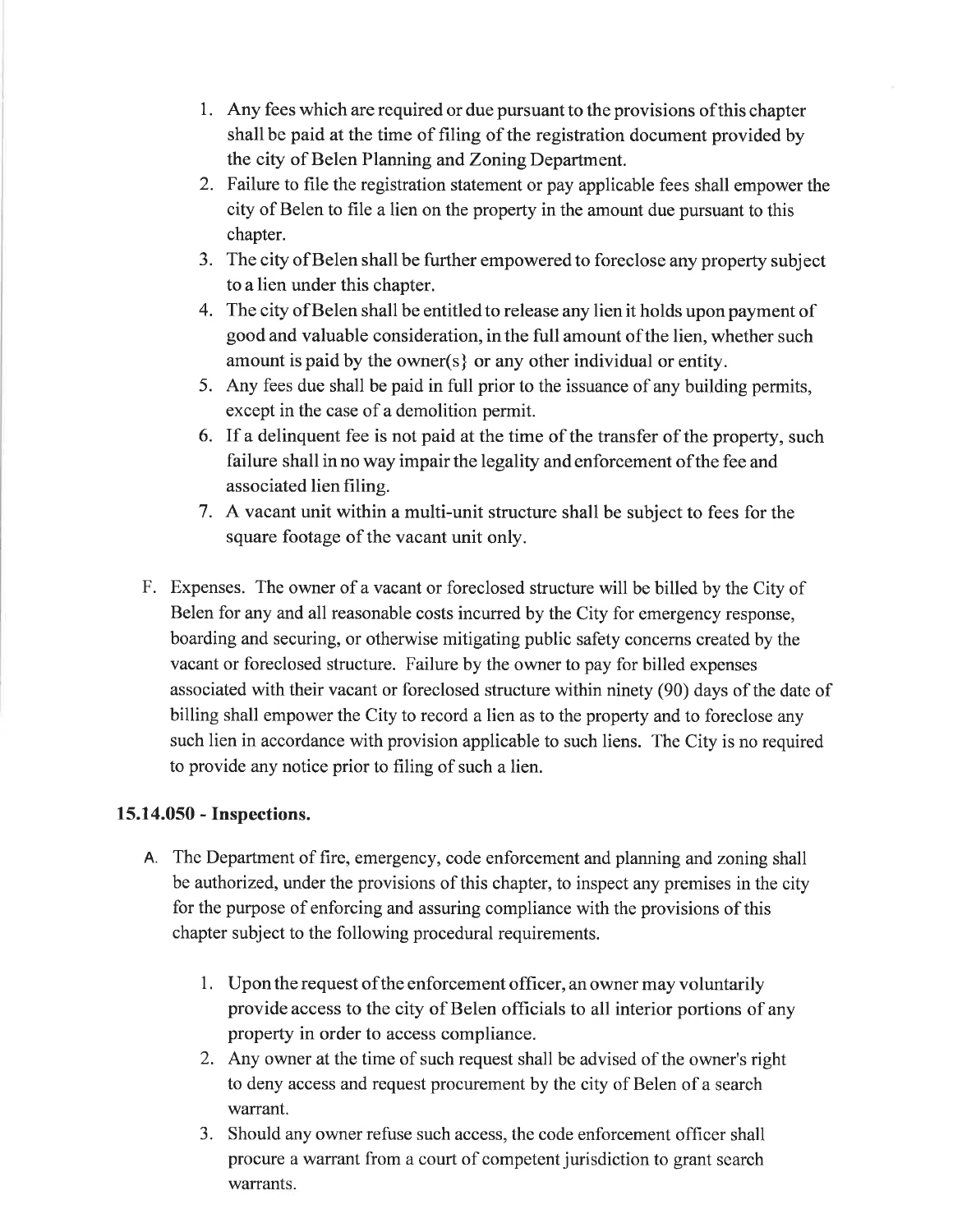B. If at the time of the inspection, the inspector deems that the electrical, plumbing or mechanical systems pose health or safety hazards and require additional inspection by a registered code inspector in that discipline, the owner shall be responsible to obtain and pay for the required inspection.

## 15.14.060 - Yearly reports.

The code enforcement department shall send to the mayor and city council a list of all buildings in the city of Belen declared vacant or foreclosed under this chapter annually. Such list shall indicate whether registration of the property pursuant to this chapter has occurred as well as the status of any fees due hereunder.

## 15.14.070 - Appeals.

Any person aggrieved by any of the requirements of this chapter may appeal to the City Manager and/or his/her designee, provided that a written application for appeal is filed with the City Manager and/or his/her designee within twenty (20) days after the day of the decision, notice, or order was dated. An application for appeal shall be based on a claim that the true intent of this chapter has been incorrectly interpreted; the provisions of this chapter do not fully apply or the requirements of this chapter are satisfied by other means.

All hearings before the City Manager shall be open to the public. The appellant, the appellant's representative, the code enforcement department and any person whose interests are affected shall be given an opportunity to be heard.

The City Manager shall affirm, modify or reverse the decision of the code enforcement department in his/her discretion.

The vacant or foreclosed real property owner shall pay any applicable costs associated with filing any such appeal.

All fees are nonrefundable.

#### 15.14.080 - Penalties.

Any person violating the registration provisions of this chapter or providing false information in the process of registering the property shall be subject to monetary penalties as provided by Ordinance 2012-02: Appendix A: Rate and Fee Table.